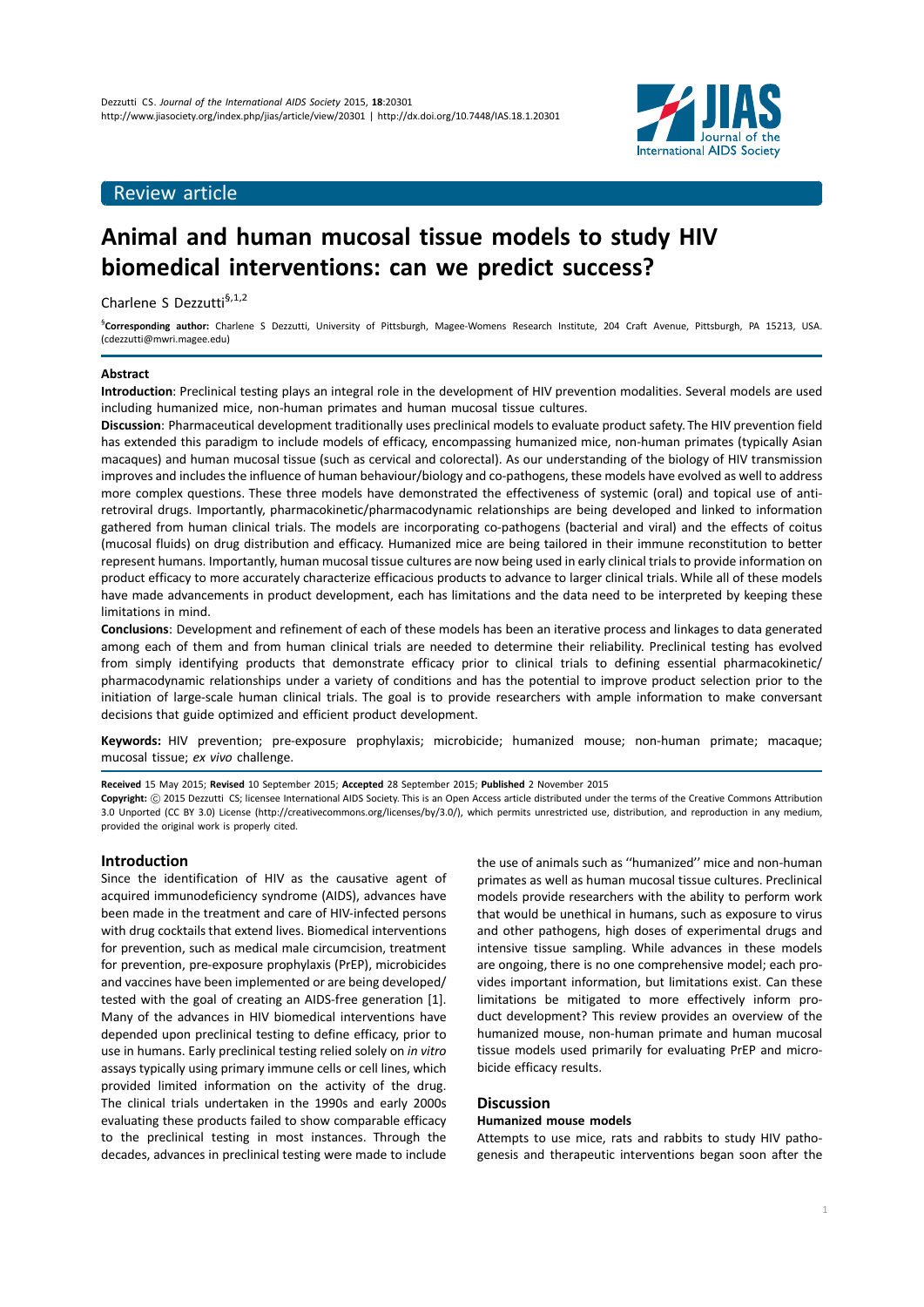isolation of HIV, since these animals were already a cornerstone of basic science research efforts. It soon became apparent [that](http://www.jiasociety.org/index.php/jias/article/view/20301) [these](http://www.jiasociety.org/index.php/jias/article/view/20301) [animals](http://www.jiasociety.org/index.php/jias/article/view/20301) [could](http://www.jiasociety.org/index.php/jias/article/view/20301) [not](http://www.jiasociety.org/index.php/jias/article/view/20301) [be](http://www.jiasociety.org/index.php/jias/article/view/20301) [infected](http://www.jiasociety.org/index.php/jias/article/view/20301) [with](http://www.jiasociety.org/index.php/jias/article/view/20301) [H](http://www.jiasociety.org/index.php/jias/article/view/20301)IV [2]. Human co-factors were required for infection, thus leading to the identification of the CD4 receptor [3] and the chemokine co-receptors [4] as critical for HIV entry into human cells. Even with mice engineered to express human CD4 and co-receptors, blocks in HIV replication and processing were identified [5] suggesting that mice needed to be ''humanized'' (i.e. engrafted with human immune cells) for further development of this model. In the late 1980s, researchers began to manipulate immunosuppressed mice strains such as the severe-combined immunodeficient (SCID) mice. These mice have a genetic mutation that results in a lack of functional T and B cells, but they do have functional NK cells. Using SCID mice, several human-SCID (hu-SCID) models were developed by administering human peripheral blood mononuclear cells/ lymphoid tissue [6-8]. These early attempts resulted in mice with limited human immune cell repopulation, including a lack of human cells in the genital tract, with mice eventually succumbing to graft-versus-host disease. However, using hu-SCID mice repopulated with human peripheral blood mononuclear cells, vaginal application of non-nucleoside reverse transcriptase inhibitors (NNRTIs) [9,10] protected against cellassociated HIV in the presence of semen. These early studies demonstrated that vaginal application of antiretrovirals can prevent cell-associated HIV from infecting the mice and encouraged further development of this model. Refinements of the humanized mouse model over the past decade were done using non-obese diabetic (NOD)-SCID mice or recombination-activating gene (RAG) knock-out mice (RAG<sup>-/-</sup>) in which the IL-2 receptor common gamma chain gene knockout was introduced, thus allowing these mice to better accept the transplanted cells/tissue and demonstrate immune repopulation throughout the animal, including the mucosa [11-14]. RAG-hu mice have been used to evaluate neutralizing anti-HIV antibodies passively transferred or continuously produced either by i) implantation of the antibody-producing tumour cells or ii) the incorporation of the antibody gene into adenoviral vectors administered to the mice [15,16]. These mice were protected from parenteral HIV challenge. Topical application of a gel delivering a broadly neutralizing monoclonal antibody, VRC01, also protected RAG-hu mice from vaginal HIV challenge [17]. Other mice have been surgically implanted with foetal thymus and liver, sub-lethally irradiated and then transplanted with autologous  $CD34 +$  stem cells obtained from the foetal liver; these mice are termed bone marrow-liverthymus (BLT) mice [14]. BLT mice have been used extensively to evaluate topical and oral administration of several antiretroviral drugs for protection against vaginal and rectal HIV challenge [18-21]. The work by Denton et al. [20] demonstrated protection of BLT mice using a dosing regimen of vaginally administered 1% tenofovir similar to that used in the CAPRISA 004 clinical trial, which demonstrated a 39% reduction in HIV acquisition in women using tenofovir 1% gel pericoitally [22]. Novel HIV prevention approaches have also been evaluated using the BLT mouse model, such as vaginal administration of interfering RNA molecules against the host proteins CD4 and CCR5 [23,24]. In both cases, mice were

protected from vaginal HIV challenge. Collectively, the humanized mouse models have provided additional evidence that [antiretroviral-b](http://dx.doi.org/10.7448/IAS.18.1.20301)ased interventions prevent vaginal, rectal and parenteral acquisition of HIV.

Linking drug activity to drug concentration is important for developing pharmacokinetic/pharmacodynamic (PK/PD) models. PK/PD models allow the estimation of how much drug is needed to be efficacious within those models. Until recently, well-defined PK studies in mice had not been done. In RAG-hu mice administered drugs orally, tenofovir concentrations peaked by two hours in all matrices tested with drug exposure (area under the curve, AUC) in vaginal (14.9  $\mu$ g × h/g) and rectal (1,000  $\mu$ g × h/g) tissue exceeding plasma (11  $\mu$ g × h/ml). Maraviroc peaked by four hours in all matrices with the AUC in vaginal (2.4  $\mu$ g × h/g) and rectal (32.7  $\mu$ g × h/g) tissue exceeding plasma (0.76  $\mu$ g × h/ml) [25]. These data are consistent with human PK studies [26,27]. Additional work is needed to model PK/PD correlates of protection in these mice to define variables in the model such as potential differences in protein binding of antiretrovirals in mouse serum compared to human serum and differences in drug metabolism/clearance (Table 1).

Despite the success of murine models to define product efficacy, there are several areas that can be exploited to improve humanized mice for use in HIV prevention research, including i) development of a human innate immune system, ii) human microbiome transplantation and iii) repopulation of cells from different origins (e.g. epithelial sheets). All humanized mice lack human innate immunity (Table 1).This includes the accompanying cross-talk between epithelial and immune cells. With the confounding of endogenous mouse innate immunity, it is difficult to distinguish human from mouse responses to pathogens. With the advent of new technologies that can modulate host genes (such as CRISPR and TALEN [28]), NOD-SCID mice are being created with deficiencies in their MHC class II, toll-like receptors and interferon type 1 [29]. These new generations of mice should allow the engrafted cells to establish themselves better and provide a more accurate representation of HIV infection and responses to new HIV preventatives. Further, it is anticipated that these mice would accept and respond to human microbiome transplantation. There is a greater appreciation that the microbiome influences host immune and disease development. Thus, human faecal transplants are being done to further humanize the mice [30]. Less work has been done to humanize the mouse vagina. Unlike the gastrointestinal microbiome, the vaginal microbiome has been extensively studied in relation to vaginal health and pregnancy outcomes as opposed to modulating immune development [31]. Shifts from a Lactobacillus-dominant flora are associated with bacterial vaginosis, which results in a higher vaginal pH and increased susceptibility to sexually transmitted diseases, including HIV along with increased risk of preterm birth. The mouse vagina does not have a Lactobacillusdominant flora and has a neutral pH. Attempts have been made to colonize the mouse vagina with some Lactobacillus species [32], but they have not used Lactobacillus crispatus, which is associated with human vaginal homeostasis [33]. Finally, the engraftment of other cell types could lead to the development of co-infection models. For example, aside from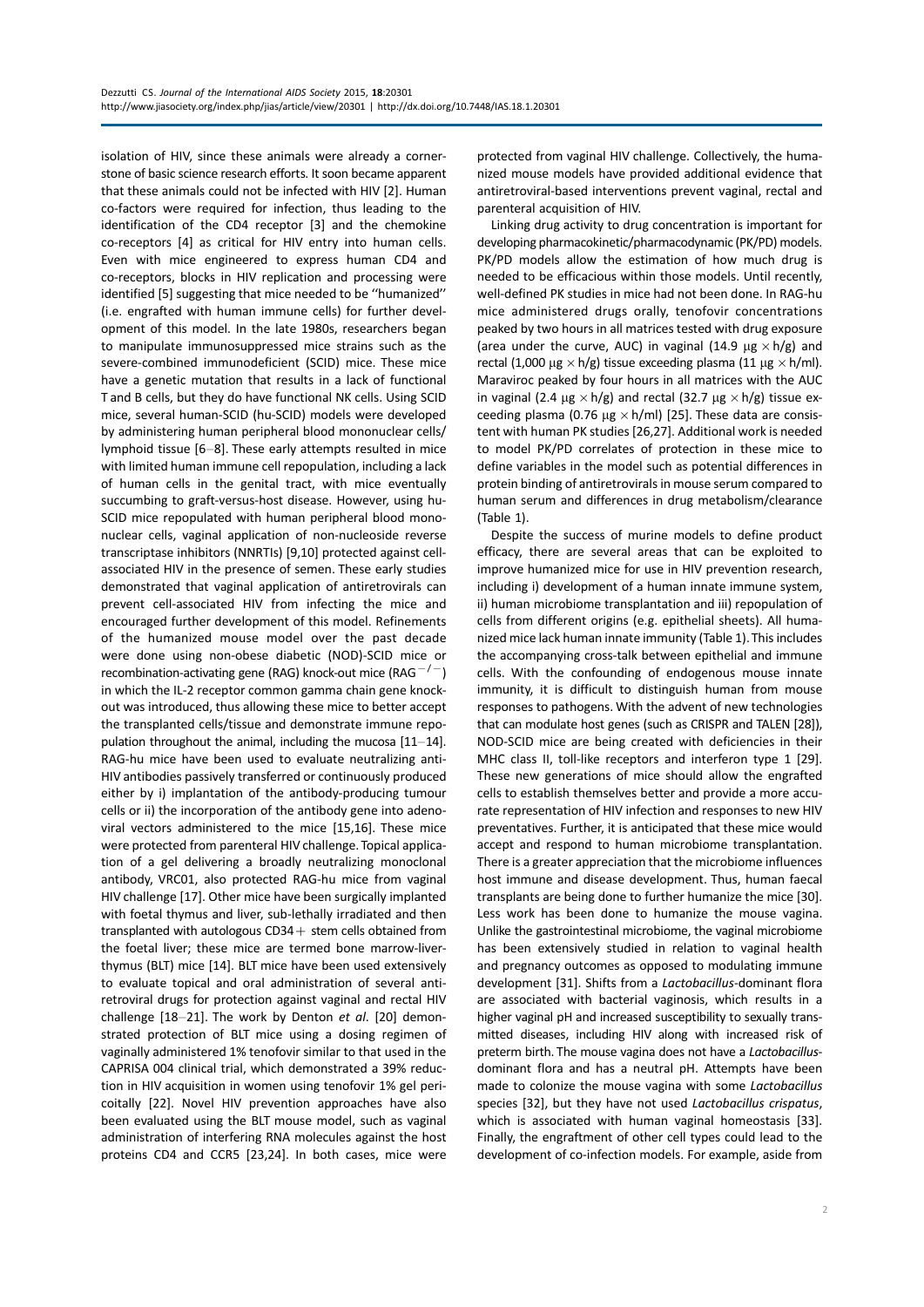# Table 1. Humanized mouse models

| <b>Pros</b>                                                                       | Cons                                                                                                     |
|-----------------------------------------------------------------------------------|----------------------------------------------------------------------------------------------------------|
| Engraftment of human hematopoietic tissue to create a "human"<br>immune system.   | Deficiencies in all the human immune cell types.                                                         |
| Infect with HIV, including "transmitter/founder" viruses.                         | Lack human innate immunity.                                                                              |
| Mice will succumb to "wasting" disease similar to humans.                         | Inability to evaluate non-hematopoietic HIV interactions.                                                |
| Mice being created to more accurately reflect human innate/<br>adaptive immunity. | Estrus cycle/endocrine system different.                                                                 |
| Microbiome transplants being done.                                                | Restrictions on microbiome.                                                                              |
| Pharmacokinetic studies being initiated.                                          | Pharmacokinetics may be affected by mouse serum-binding antiretroviral<br>drugs differently than humans. |
|                                                                                   | Pharmacogenomics are different from humans.                                                              |
|                                                                                   | Mice take several months to be created <i>de novo</i> and kept in controlled<br>environment; expensive.  |
|                                                                                   | Penile challenge has not been attempted.                                                                 |

HIV, BLT mice have been infected with hepatitis viruses, herpes viruses and other pathogens to evaluate pathogenesis and therapeutic drugs [29]. The inclusion of other tissue-specific engraftments such as using vaginal or ectocervical epithelial sheets would allow the testing of Neisseria gonorrhoea or Chlamydia trachomatis, which require epithelial cells for their replication cycles.

While advances in the humanized mouse model are being made, significant drawbacks in their widespread use have been the need for veterinary expertise for their creation, access to human foetal tissues and facilities to house germfree animals, which contribute to the expense in development and maintenance of these mice. Experiments utilizing humanized mice can be quite expensive, limiting the number and type of questions that can be addressed.

#### Non-human primate models

Simian immunodeficiency virus (SIV) was isolated from an Asian non-human primate lymphoma in 1985 [34,35] shortly after the identification of HIV as the causative agent of AIDS. Because non-human primates are physiologically and immunologically similar to humans, researchers began to use Asian macaques [rhesus (Indian and Chinese) (Macaca mulatta), pigtailed (Macaca nemestrina) and cynomolgus (Macaca fascicularis)] to characterize the early transmission events and opportunities for intervention [36-38]. SIV is susceptible to nucleoside/nucleotide reverse transcriptase inhibitors (NRTIs), protease inhibitors and integrase inhibitors, but not NNRTIs, which are all active against HIV [39-41]. This gave researchers a useful model to evaluate some of the HIV therapeutics. In a seminal paper, Tsai et al. [40] demonstrated that pre-dosing up to 48 hours with the NRTI tenofovir could prevent infection from a high parenteral SIV challenge. This success opened the door to evaluating antiretroviral drugs as HIV preventatives, not just therapeutics. Tenofovir was also effective at preventing oral SIV transmission to neonates, ushering in a new intervention for the prevention of motherto-child transmission [42]. To expand the utility of this model, concurrent work resulted in HIV/SIV chimeras - SHIVs. The first SHIV incorporated an HIV envelope and was used to success-

fully infect the macaques [43]. The creation of a reverse transcriptase (RT)-SHIV by replacing the SIV RT region with one from HIV also demonstrated successful infection of macaques with virus susceptible to HIV-specific NNRTIs [44]. Using these chimeric viruses, topically applied antiretroviral drugs, neutralizing antibodies and entry inhibitors prevented a single, high dose of SHIV from infecting the macaques [45,46]. For these studies, a high dose of SHIV was used, often with progesterone pretreatment (which thins the macaque vaginal epithelium) [47], to ensure the untreated macaques became infected so efficacy could be determined. Because such a high dose of SHIV was required to reproducibly infect the control animals, there was concern the potential efficacy of the drug would be overwhelmed by the non-physiologic challenge. With interest to recapitulate human exposure, a repeat, lowdose mucosal exposure to R5-SHIV (SIV containing a CCR5 using HIV envelope) was developed [48]. The number of viral particles in the low-dose challenge approximated those recovered from semen during acute HIV infection [49] and might provide a more accurate determination of product efficacy. Protection by oral antiretroviral drugs and topical gels containing antiretroviral drugs and entry inhibitors applied vaginally and rectally was demonstrated using the repeat, lowdose SHIV challenge [45]. A high-dose [50] and low-dose [51,52] penile SIV challenge has been developed in macaques as well. While antiretroviral-based prevention has not been evaluated, the penile challenge model was used to demonstrate increased susceptibility to low-dose SIV infection after vaccination with an adenovirus type 5-based SIV gag/pol/nef vaccine [51]. These results were consistent with the findings from the STEP trial, in which the adenovirus type 5 seropositive vaccinees were twice as likely to seroconvert to HIV as the placebo vaccinees [53]. Whether the single, highdose challenge or repeat, low-dose challenge is the more rigorous way to evaluate the effectiveness of an HIV prevention product remains to be determined (Table 2).

The SHIV/macaque models have allowed researchers to investigate PK/PD relationships of antiretroviral drugs and the timing of drug delivery in relation to viral exposure, which helps to inform the dosage of drugs needed to prevent infection.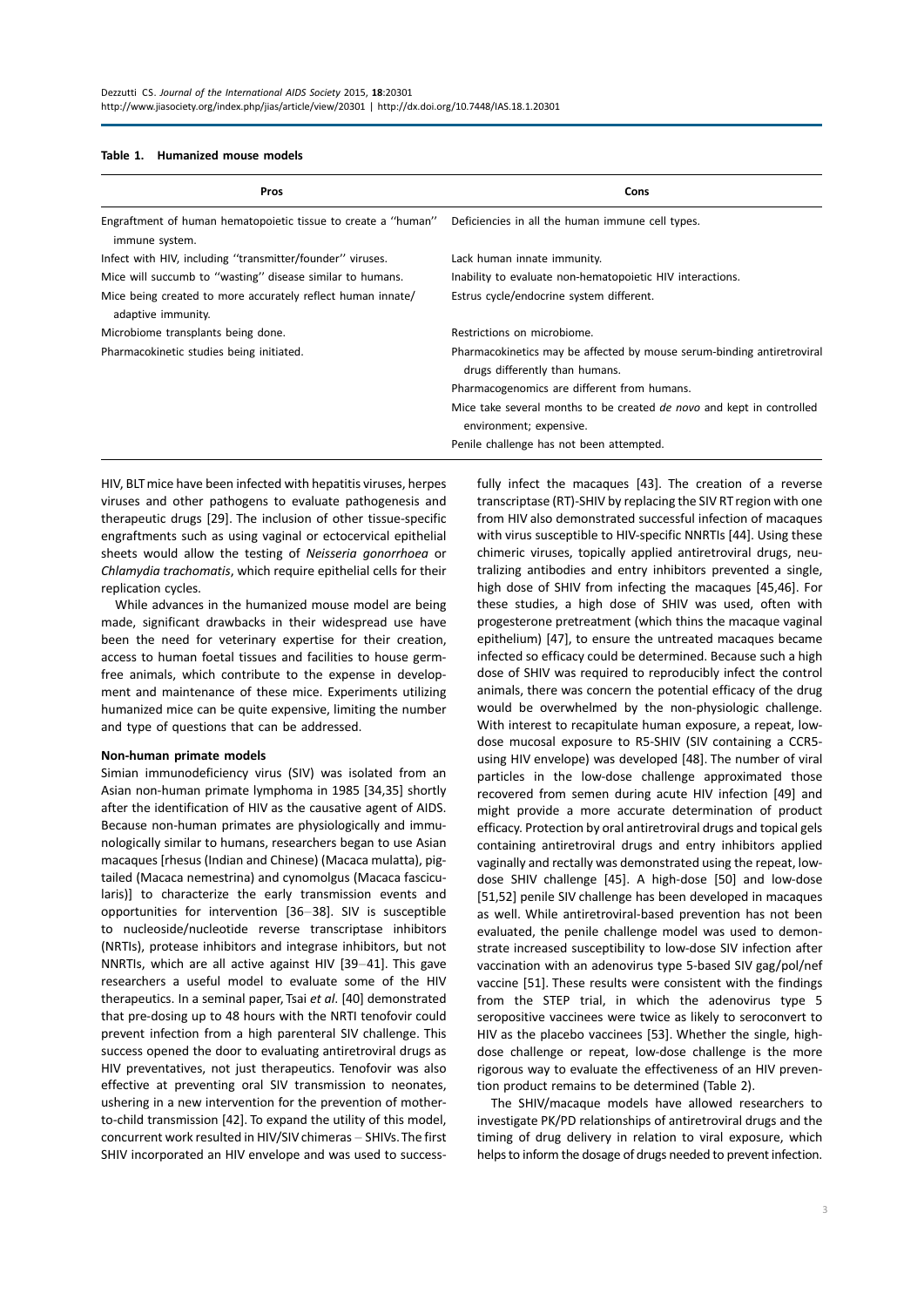# Table 2. Non-human primate models

| <b>Pros</b>                                              | Cons                                                                                          |
|----------------------------------------------------------|-----------------------------------------------------------------------------------------------|
| Biologically similar to humans.                          | Require SIV or SHIV; cannot use HIV.                                                          |
| Recapitulate disease pathogenesis.                       | Innate immunity/host factors different than humans.                                           |
| SHIVs developed to respond to antiretroviral therapy.    | Most species are seasonal breeders, lacking menstrual cycle effects that<br>occurs in humans. |
| Model HIV transmission events.                           | Treat with DMPA for reliable infection in single, high-dose model.                            |
| Evaluation of sustained vaginal delivery devices.        | High-dose/repeat low-dose challenge models.                                                   |
| Susceptible to other sexually transmitted diseases.      | Pharmacogenomics similar, but not identical to humans.                                        |
| Establish pharmacokinetic/pharmacodynamic relationships. | Microbiome different from humans.                                                             |
|                                                          | Expensive and availability can be limited.                                                    |

SIV, simian immunodeficiency virus; SHIV, SIV/HIV hybrid virus; DMPA, depot medroxyprogesterone acetate.

Because of difficulties with daily oral dosing in macaques, subcutaneous dosing was used for drug administration. Using this strategy, tenofovir disoproxil fumarate with emtricitabine (Truvada™) completely protected against a rectal SHIV challenge as compared to emtricitabine alone, which showed partial protection [54]. Peri-coital dosing, or intermittent PrEP, consisting of tenofovir disoproxil fumarate with emtricitabine protected macaques against rectally administered SHIV as well as daily dosing, thus suggesting high drug levels around high-risk exposure was sufficient for protection [55]. These data were consistent with a human clinical trial, iPrEx, where intermittent use of Truvada (approximately four doses per week) was shown to be very effective against HIV acquisition in a group of high-risk men who have sex with men [56].

Expanding on the non-human primate PK model, Nuttall et al. [57] showed topical vaginal administration of tenofovir gel resulted in detectable levels of tenofovir in rectal secretions; conversely rectal administration resulted in detectable levels of tenofovir in vaginal secretions in macaques. These data were confirmed by women applying tenofovir gel vaginally, showing detectable tenofovir levels in their rectal secretions [27]. However, determining whether drug levels in the alternate mucosal compartment are sufficient to prevent SIV/SHIV challenge has yet to be done.This is a critical next step for topical drug administration - multi-compartment protection - as heterosexual couples have reported sequencing between vaginal and rectal intercourse during the same sex act [58]. It is interesting to note that in the non-human primate studies mentioned above and in human clinical trials [59], levels of many antiretroviral drugs are higher in rectal tissue as compared to female genital tissue after oral administration [60]. It remains to be determined if oral PrEP results in lower efficacy for heterosexual women engaging in receptive vaginal intercourse as compared to persons engaging in receptive anal intercourse. Recently, oral administration of maraviroc, a CCR5 agonist, in macaques did not protect against rectal SHIV challenge despite high levels of drug in rectal tissue and fluids [61]. Lack of protection may have been due to increased dissociation of maraviroc from the macaque CCR5 as compared to the human CCR5 [62]. This study highlights the differences in pharmacogenetics between non-human primates and humans (Table 2). Of interest, topical administration may circumvent the dissociation of maraviroc binding CCR5 in

the macaques, as three studies showed protection against vaginal and rectal SHIV challenge using topical gels and vaginal rings [63-65]. Topical administration of drug results in several  $log_{10}$  more drug locally than can be achieved through oral [27] or likely injectable dosing, which suggests that topical dosing may be advantageous especially for vaginal use.

Similar to the humanized mouse models, differences exist between humans and non-human primates (Table 2). Innate immunity that controls SIV infection in the macaque is different than the innate immunity that controls HIV in humans [66]. For example, macaques do not support HIV-1 infection; HIV-1 replication is blocked before the reverse transcription step. This blockage appears to be due to  $TRIM5\alpha$ , a member of the tripartite motif (TRIM) family of proteins, which binds the viral capsid [67]. Human TRIM5 $\alpha$  does not associate with the capsid as well as the macaque TRIM5 $\alpha$ , which binds it tightly, interfering with the viral reverse transcription processing.

While pig-tailed macaques have menstrual cycles similar to humans, rhesus and cynomolgus macaques are seasonal breeders, suggesting that pig-tailed macaques should be used for evaluating vaginal products and rhesus and cynomolgus macaques should be used for evaluating rectal products.Taking advantage of the pig-tailed macaque model, macaques were evaluated for the ''timing''of SHIVacquisition [37]. Almost 90% of the macaques had detectable infection during the follicular phase, leading to speculation that the actual time of infection occurred about a week previous during the luteal phase with accompanying high levels of progesterone. Although immunological changes occur after ovulation in the luteal phase for reproductive success [68], it remains unclear if women are more susceptible to HIV (or other pathogen) infection during this time, as no detailed analysis has been done.

Another important difference between humans and nonhuman primates is with regard to the vaginal microbiome. Similar to the mouse, the macaque vagina has a neutral pH, with lactobacilli species comprising a minority of the microbiome. The macaque vaginal microbiota is polymicrobial, exhibiting high levels of sialidase activity that resembles the microbiota/enzyme activity of women with bacterial vaginosis [69]. The impact this may have on prevention interventions and SIV/SHIV acquisition is not known. Colonization of Lactobacillus jensenii modified to secrete an antiviral protein, cyanovirin-N, demonstrated a reduction of vaginal pH that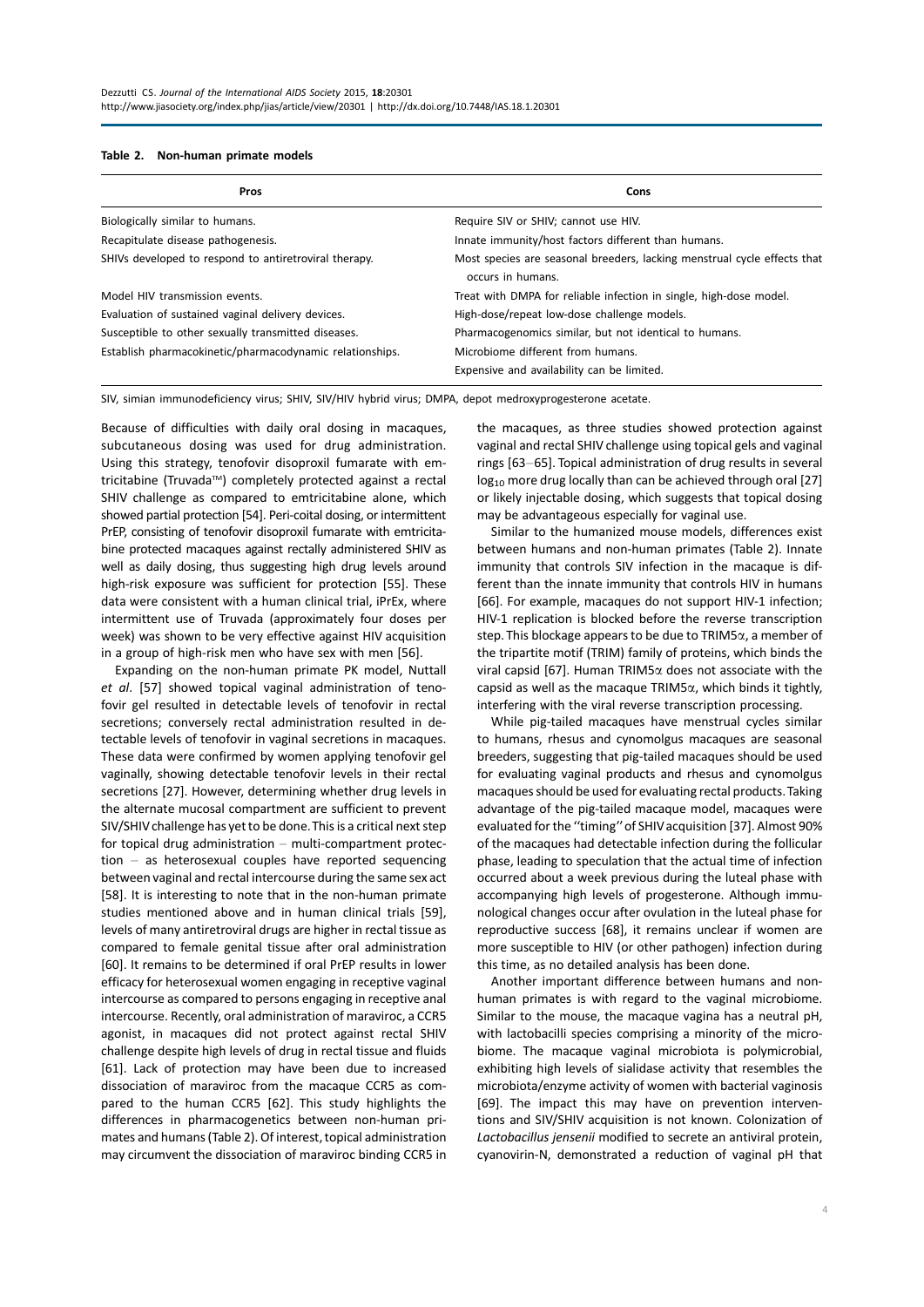correlated with higher bacterial colonization levels and reduced levels of some proinflammatory cytokines [70]. Most [of](http://www.jiasociety.org/index.php/jias/article/view/20301) [the](http://www.jiasociety.org/index.php/jias/article/view/20301) [macaques](http://www.jiasociety.org/index.php/jias/article/view/20301) [colonized](http://www.jiasociety.org/index.php/jias/article/view/20301) [by](http://www.jiasociety.org/index.php/jias/article/view/20301) the L. jensenii expressing cyanovirin-N were protected from a repeat, low-dose SHIV vaginal challenge [71]. However, because wild-type L. jensenii were not used as a control, it is not clear if the colonization with L. jensenii, the cyanovirin-N or both was the mechanism of protection.

To bring human risk factors to the non-human primate model, sexually transmitted pathogen co-infections and the impact of coitus are being evaluated. C. trachomatis and Trichomonas vaginalis inoculated into pig-tailed macaque vaginas showed similar clinical signs as in humans [72] and the macaques were more susceptible to SHIV infection [73]. A C. trachomatis rectal model is also in development [74]. Assessing how these sexually transmitted pathogens affect HIV prevention interventions should help our understanding of the complex PK/PD relationships in conjunction with genital inflammation. Semen is the delivery vehicle for HIV and has been suggested to increase the infectiousness of HIV [75] and reduce the potency of some antiviral drugs [76], thus creating a worst-case scenario for prevention efforts. Defining PK/PD relationships in a nonhuman primate coital model would address concerns regarding drug potency. Cosgrove-Sweeney and colleagues [77] have developed a coital, pig-tailed macaque model to evaluate topical microbicide safety. They noted genital bruising, shifts in some vaginal flora and a slight increase in vaginal pH in post-coital assessments. However, less than 40% of the postcoital examinations showed evidence of a copulatory plug, so not every mounting resulted in semen deposition. It will be important to define whether immunological changes occur in the non-human primates as have been noted in women after exposure to semen [78,79], as these may affect drug distribution and potency.

With the advances of non-human primates in HIV prevention research, several caveats remain for their widespread use. Non-human primates require veterinary services and secure facilities for housing. Limited availability of non-human primates can restrict experimental design. Macaques are often infected with simian Herpes B virus, which generally remains a latent infection. The animals are asymptomatic during virus reactivation and can transmit virus to their handlers [80], veterinarians and laboratory workers who are scratched, bitten or come in contact with infectious materials such as blood or tissues. Herpes B virus is often fatal to humans and guidelines have been written to minimize exposure and for treatment options if an exposure occurs [81]. Consequently, non-human primate experiments can be quite expensive, limiting the number and type of questions that can be addressed.

# Human mucosal tissue models

Because sexual transmission is the primary mode of HIV infection, use of human mucosal tissue cultures to evaluate drugs and their formulations for potency was a natural model to incorporate into preclinical testing algorithms. Cervical tissue was the first to be used to define the early events of HIV infection and assess the first generation of topical microbicides [82,83]. Since that time, other mucosal tissues have

been used, including colorectal, vaginal, tonsil, foreskin and penile. However, the majority of drug evaluation has been [done](http://dx.doi.org/10.7448/IAS.18.1.20301) [using](http://dx.doi.org/10.7448/IAS.18.1.20301) [cerv](http://dx.doi.org/10.7448/IAS.18.1.20301)ical, colorectal and more recently penile tissues. Use of tissues requires institutional ethics board approval because they are acquired as surgical tissue remainders through local tissue procurement programmes or can be purchased from a company (such as National Disease Research Interchange, www.ndriresource.org/, or Tissue for Research, www. tissueforresearch.com/). While cadaver tissue is available, it has not been used routinely in this context. The tissue is brought to the laboratory where it is set up in two different ways: non-polarized or polarized. Non-polarized tissue is composed o[f](http://www.ndriresource.org/) [small](http://www.ndriresource.org/) [cubes](http://www.ndriresource.org/) [of](http://www.ndriresource.org/) [tissue](http://www.ndriresource.org/) retaining the epitheliu[m](http://www.tissueforresearch.com/) [and](http://www.tissueforresearch.com/) [lamina](http://www.tissueforresearch.com/) [propria](http://www.tissueforresearch.com/) [\[83](http://www.tissueforresearch.com/)-85]. The tissues are submerged in medium containing HIV with or without drug. This creates a worstcase scenario by allowing virus access to targets in the lamina propria independent of traversing the epithelium. Non-polarized tissues have the advantage of utilizing all of the available tissue as compared to polarized tissues, which use 3 to 5 mm dermal punches and some tissue remains unused. Consequently, many tissue replicates are possible for each treatment condition. Using non-polarized tissue, unformulated drugs have been tested to determine the effective concentrations for HIV [83,84,86-97] as well as HSV2 infection [98,99]. Several entry inhibitors and non-nucleoside and nucleotide RT inhibitors have been tested and show that several  $log<sub>10</sub>$  more drug is needed to inhibit HIV infection of tissue than is needed in traditional in vitro assays such as indicator cell lines [84,87,91,92]. These data can be used to define the effective dose that blocks HIV infection in the tissue. Human mucosal tissue models also demonstrated the benefits of drug combinations, which (much like therapy) show an additive effect even in the presence of drug-resistant virus [91,92]. Polarized mucosal tissue has been used primarily to evaluate formulated drugs because they are applied directly to the epithelium. Mucosal tissue is oriented with the apical surface upward and sealed around the sides to maintain a liquid-air separation [82,100,101]. HIV and the formulation are applied to the apical surface, mimicking their delivery in humans. A variety of non-specific entry inhibitors, NNRTIs and NRTIs - alone and in combination - have been incorporated into hydrogel bases and have demonstrated protection against HIV infection [100-108].

To provide persons more options in delivery systems, alternative dosage forms are being developed, including quick dissolve films, tablets, subliming solids and vaginal rings [109]. Efficacy evaluation of solid dosage forms requires a more rigorous approach. Much like the repeat, low-dose challenge model used in non-human primates, where virus is applied multiple times over a period of time, a multi-day challenge has been developed to test the efficacy of products intended for use over extended periods of time, like a vaginal ring. The solid dosage form is placed on the apical surface of cervical tissue and HIV is applied over several days to mimic several highrisk exposures. This model has been used to evaluate ring segments and subliming solids showing protection from the active product, but not a placebo [110].

More recently, human explant tissues have been used to evaluate the effects of hormones and the co-pathogens such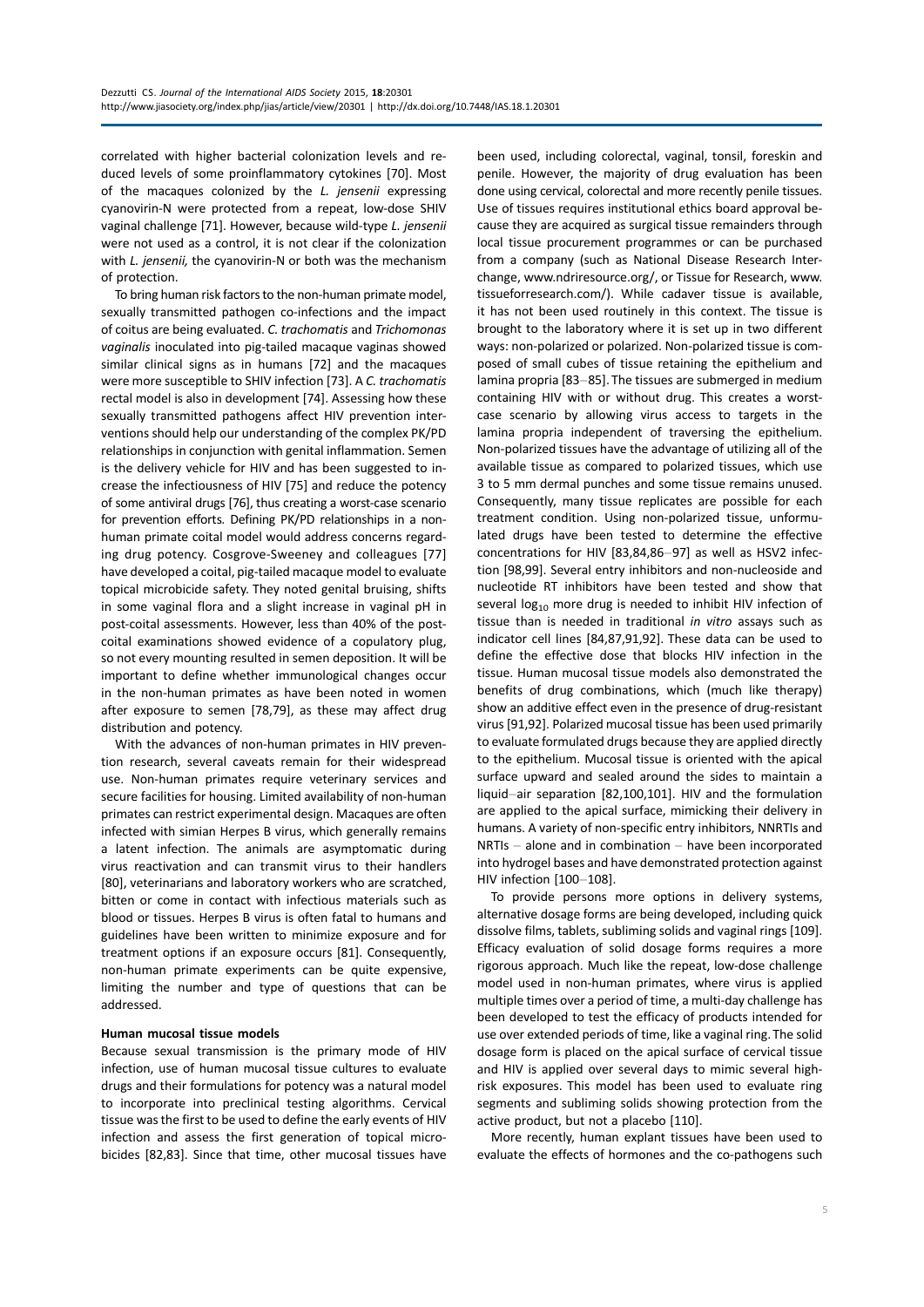as HSV2 on HIV susceptibility. With interest growing in the role of endogenous and exogenous progesterone on HIV suscept[ibility,](http://www.jiasociety.org/index.php/jias/article/view/20301) [a](http://www.jiasociety.org/index.php/jias/article/view/20301) [few](http://www.jiasociety.org/index.php/jias/article/view/20301) [studies](http://www.jiasociety.org/index.php/jias/article/view/20301) [have](http://www.jiasociety.org/index.php/jias/article/view/20301) [evaluated](http://www.jiasociety.org/index.php/jias/article/view/20301) [mucosal](http://www.jiasociety.org/index.php/jias/article/view/20301) [tis](http://www.jiasociety.org/index.php/jias/article/view/20301)sue from preand post-menopausal women. Rollenhagen and Asin [111] showed cervical tissue from post-menopausal women replicated HIV to higher levels than tissue from pre-menopausal women despite similar levels of proviral copies. Higher replication was associated with more inflammatory mediators secreted from post-menopausal tissue. These data are in contrast to a paper by Saba et al. [112], which showed better HIV infection and replication in tissues from pre-menopausal women obtained in their luteal phase, when progestin levels are highest. Poor HIV infection and replication were found in tissues obtained from women during the follicular phase or post-menopause, which were associated with high secreted levels of several chemokines that block HIV infection, namely  $MIP-1\alpha$  and RANTES. Additional work to understand how changes in progestin influence HIV replication and response to antiretroviral drugs ex vivo is needed. Conversely, co-infection of cervical explants with HSV2 and HIV resulted in more robust HIV infection (more integrated provirus, release of p24) as compared to HIV only [113]. Moreover, when treated with tenofovir, 100-fold more drug was needed to suppress HIV (and HSV2) infection in the co-infected explants as compared to HIV-only-infected explants. HSV2 infection increased the number of activated target cells. Tenofovir may have been metabolized more quickly in the co-infected explants, thus requiring more drug for viral suppression; however, this possibility was not tested. These data show tissue used ex vivo responds to external influences and should provide more information on the role of hormones and co-pathogens on HIV prevention modalities.

While mucosal tissue has been useful evaluating new drug entities and formulations, its use has expanded in an innovative manner to an assay termed "ex vivo challenge." Unlike explant cultures, which typically use surgically resected tissue that are exposed to the drug in the laboratory, the ex vivo challenge assay obtains biopsies from participants after use of a product for a period of time. The biopsies are brought to the laboratory, where they are exposed to HIV to determine if the product was able to prevent/block infection. The ex vivo challenge assay was first used in clinical trials evaluating vaginal gels for safety after rectal application. Participants used

the gel for a week and colorectal biopsies were taken, transported to the laboratory and challenged with HIV. In [both](http://dx.doi.org/10.7448/IAS.18.1.20301) [studies,](http://dx.doi.org/10.7448/IAS.18.1.20301) [H](http://dx.doi.org/10.7448/IAS.18.1.20301)IV replication was suppressed in tissue taken from active gel users but not from placebo gel users [114,115], and PK/PD relationships were made between drug levels in the tissue and HIV suppression [116,117]. The ex vivo challenge assay has now incorporated cervical and/or vaginal tissue taken after use of study products delivering antiretroviral drugs, including 28-day intravaginal rings or seven daily doses of topical gels or films. Much like the findings from the rectal safety studies, HIV was suppressed in participants using the active products and PK/PD relationships were developed [118,119]. While this assay requires logistical coordination between the clinic and the laboratory, the results will help inform target drug levels needed to block HIV infection ex vivo. Because the amount of virus added to this assay is several  $log_{10}$  higher than viral titres in semen and a laboratoryadapted virus is used for challenge, how these results translate to effectiveness in humans remains to be determined. Recently, Nicol and colleagues compared PK/PD correlates between drug-treated explants and the ex vivo challenge assay [120]. They used explants dosed in the laboratory with tenofovir or maraviroc to predict whether oral dosing would be protective using their ex vivo challenge model. The explants predicted  $<$  20% would be protected based on the tissue ED<sub>50</sub> values of 318  $\mu$ M and 20  $\mu$ M for tenofovir and maraviroc, respectively. However, the ex vivo challenge data resulted in 50% protection after oral dosing. While not completely predictive, this result highlights the importance of comparing these models to develop relational correlates.

As with all models, limitations exist for use of ex vivo mucosal tissue (Table 3). Because surgically resected tissue is obtained through the tissue procurement process, there typically is not a regular schedule for receipt of tissues, thus the timing and setup of experiments must accommodate tissue availability. Surgical remainders are from individuals that have undergone planned surgeries and thus have likely received therapy - for example, chemotherapy for cancer or hormonal replacement therapy for gynaecological conditions - which could affect PK and PD responses. Further, surgical remainders are often from an older population, and it was recently shown that HIV replicates to lower levels in these tissues as compared to tissues acquired as biopsies from a younger population [104].

| Table 3. Human mucosal tissue models |  |  |
|--------------------------------------|--|--|
|                                      |  |  |

| <b>Pros</b>                                                | Cons                                                                  |
|------------------------------------------------------------|-----------------------------------------------------------------------|
| Immune cells in appropriate ratios.                        | Lack immune cell recruitment/migration.                               |
| Infected with HIV and other pathogens.                     | Lack microbiome.                                                      |
| Responsive to exogenous hormones.                          | Loss of tissue architecture over time.                                |
| Biopsy tissue collected from younger, healthy population   | Surgical resections collected from older population, with clinical    |
| during scheduled clinic times.                             | reason for surgery.                                                   |
| Establish pharmacokinetic/pharmacodynamic                  | Surgically resected tissue collection is opportunistic; restricted on |
| relationships.                                             | the location of tissue.                                               |
| Utilize mucosal secretions to deliver HIV to tissue.       |                                                                       |
| Evaluates human drug dosing for potential product efficacy |                                                                       |
| (ex vivo challenge assay).                                 |                                                                       |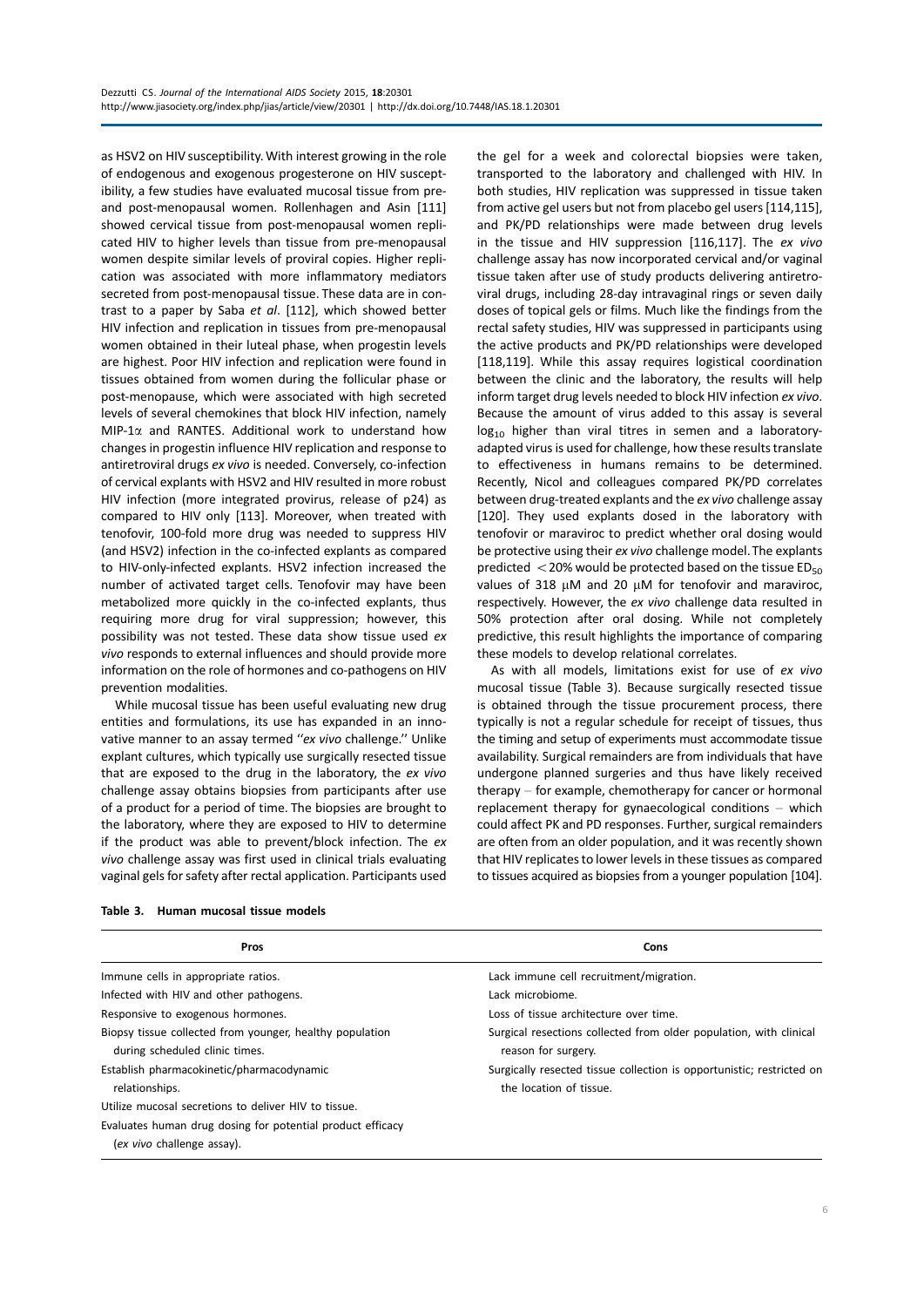However, responses to microbicide products were virtually the same between surgical resections and flexible sigmoidoscopy [biopsies,](http://www.jiasociety.org/index.php/jias/article/view/20301) [providing](http://www.jiasociety.org/index.php/jias/article/view/20301) [assurance](http://www.jiasociety.org/index.php/jias/article/view/20301) [that](http://www.jiasociety.org/index.php/jias/article/view/20301) [the](http://www.jiasociety.org/index.php/jias/article/view/20301) [use](http://www.jiasociety.org/index.php/jias/article/view/20301) [of](http://www.jiasociety.org/index.php/jias/article/view/20301) [s](http://www.jiasociety.org/index.php/jias/article/view/20301)urgical resections should reflect responses from younger, healthier persons.The capacity to recruit immune cells is lost; consequently responses to pathogens, like HSV2 [113], are from resident immune cells. The mucus and microbiome are washed away, and bacteria and yeast are prevented from growing with the addition of antibiotics to the culture medium. Within 36 to 48 hours of the culture period, the tissue architecture is lost; for cervical tissue, the epithelium blisters off [101] and for colorectal tissue autolysis is evident [85,100]. Thus treatments are typically completed within this early time frame. Understanding these limitations allows experiments to be designed to provide reliable results. The use of biopsy tissue for the ex vivo challenge assay eliminates most of these concerns, as tissue is immediately obtained from a younger population after product use and placed into culture.

# **Conclusions**

Although preclinical models are representations of human biology and provide critical information on the potential efficacy of many classes of antiretroviral drugs/products, none of the models can fully recapitulate how humans become infected with HIV or how the drug would function in a human. Many prevention products have been evaluated in each of these models and most of them showed protective effects against their respective virus. While advances are being made with each model regarding variables that affect HIV transmission and responses to an intervention  $-$  such as host factors (e.g. serum-binding of drugs, innate immunity, pharmacogenomics, metabolomics and microbiome), viral inoculum, hormonal influences, mucosal secretions and co-infections - more work is needed. Cross-validation among these models and to human clinical trial outcomes would be ideal to develop relational PK/PD models, and this work is now ongoing. However, this would likely need to be performed on each drug class (for example, comparing across NRTI and NNRTI classes) until predictability between these drug classes can be assessed. Despite these challenges, the timing, route and dose of viral exposure, as well as adherence to the intervention, are known, allowing these models to be used to answer defined questions. All of the available data from these models should be used to inform stakeholders which drug/dosage form should be considered to move forward to clinical trials in humans.

#### Authors' affiliations

<sup>1</sup>Department of Obstetrics, Gynecology, and Reproductive Sciences, University of Pittsburgh School of Medicine Pittsburgh, PA, USA; <sup>2</sup>Magee-Womens Research Institute, Pittsburgh, PA, USA

#### Competing interests

CSD was supported by a grant from the Bill and Melinda Gates Foundation (#OPP48293) and a grant to the Microbicide Trials Network, which is funded by the National Institute of Allergy and Infectious Diseases (UM1 AI106707), the Eunice Kennedy Shriver National Institute of Child Health and Development and the National Institute of Mental Health (all of the US National Institutes of Health). The funders had no role in design, decision to publish or preparation of the manuscript. CSD has no competing interests to declare.

#### Author's contribution

CSD researched and wrote the manuscript.

#### References

1. Maartens G, Celum C, Lewin SR. HIV infection: epidemiology, pathogenesis, [treatment, and pre](http://dx.doi.org/10.7448/IAS.18.1.20301)vention. Lancet. 2014;384:258-71.

2. Morrow WJ, Wharton M, Lau D, Levy JA. Small animals are not susceptible to human immunodeficiency virus infection. J Gen Virol. 1987;68(Pt 8): 2253-7.

3. Maddon PJ, Dalgleish AG, McDougal JS, Clapham PR, Weiss RA, Axel R. The T4 gene encodes the AIDS virus receptor and is expressed in the immune system and the brain. Cell. 1986;47:333-48.

4. Feng Y, Broder CC, Kennedy PE, Berger EA. HIV-1 entry cofactor: functional cDNA cloning of a seven-transmembrane, G protein-coupled receptor [see comments]. Science. 1996;272:872-7.

5. Bieniasz PD, Cullen BR. Multiple blocks to human immunodeficiency virus type 1 replication in rodent cells. J Virol. 2000;74:9868-77.

6. Kamel-Reid S, Dick JE. Engraftment of immune-deficient mice with human hematopoietic stem cells. Science. 1988;242:1706-9.

7. McCune JM, Namikawa R, Kaneshima H, Shultz LD, Lieberman M, Weissman IL. The SCID-hu mouse: murine model for the analysis of human hematolymphoid differentiation and function. Science. 1988;241:1632-9.

8. Mosier DE, Gulizia RJ, Baird SM, Wilson DB. Transfer of a functional human immune system to mice with severe combined immunodeficiency. Nature. 1988;335:256-9.

9. D'Cruz OJ, Uckun FM. Discovery of 2,5-dimethoxy-substituted 5-bromopyridyl thiourea (PHI-236) as a potent broad-spectrum anti-human immunodeficiency virus microbicide. Mol Hum Reprod. 2005;11:767-77.

10. Di Fabio S, Van Roey J, Giannini G, van den Mooter G, Spada M, Binelli A, et al. Inhibition of vaginal transmission of HIV-1 in hu-SCID mice by the nonnucleoside reverse transcriptase inhibitor TMC120 in a gel formulation. AIDS. 2003;17:1597-604.

11. Akkina R, Berges BK, Palmer BE, Remling L, Neff CP, Kuruvilla J, et al. Humanized Rag1 $^{-/-}$  gammac $^{-/-}$  mice support multilineage hematopoiesis and are susceptible to HIV-1 infection via systemic and vaginal routes. PLoS One. 2011;6:e20169.

12. Denton PW, Nochi T, Lim A, Krisko JF, Martinez-Torres F, Choudhary SK, et al. IL-2 receptor gamma-chain molecule is critical for intestinal T-cell reconstitution in humanized mice. Mucosal Immunol. 2012;5(5):555-66.

13. Stoddart CA, Maidji E, Galkina SA, Kosikova G, Rivera JM, Moreno ME, et al. Superior human leukocyte reconstitution and susceptibility to vaginal HIV transmission in humanized NOD-scid IL-2Rgamma<sup>-/-</sup> (NSG) BLT mice. Virology. 2011;417:154-60.

14. Wege AK, Melkus MW, Denton PW, Estes JD, Garcia JV. Functional and phenotypic characterization of the humanized BLT mouse model. Curr Top Microbiol Immunol. 2008;324:149-65.

15. Balazs AB, Chen J, Hong CM, Rao DS, Yang L, Baltimore D. Antibody-based protection against HIV infection by vectored immunoprophylaxis. Nature. 2012;481:81-4.

16. Luo XM, Lei MY, Feidi RA, West AP, Jr, Balazs AB, Bjorkman PJ, et al. Dimeric 2G12 as a potent protection against HIV-1. PLoS Pathog. 2010; 6:e1001225.

17. Veselinovic M, Neff CP, Mulder LR, Akkina R. Topical gel formulation of broadly neutralizing anti-HIV-1 monoclonal antibody VRC01 confers protection against HIV-1 vaginal challenge in a humanized mouse model. Virology. 2012; 432:505-10.

18. Denton PW, Estes JD, Sun Z, Othieno FA, Wei BL, Wege AK, et al. Antiretroviral pre-exposure prophylaxis prevents vaginal transmission of HIV-1 in humanized BLT mice. PLoS Med. 2008;5:e16.

19. Denton PW, Krisko JF, Powell DA, Mathias M, Kwak YT, Martinez-Torres F, et al. Systemic administration of antiretrovirals prior to exposure prevents rectal and intravenous HIV-1 transmission in humanized BLT mice. PLoS One. 2010;5:e8829.

20. Denton PW, Othieno F, Martinez-Torres F, Zou W, Krisko JF, Fleming E, et al. One percent tenofovir applied topically to humanized BLT mice and used according to the CAPRISA 004 experimental design demonstrates partial protection from vaginal HIV infection, validating the BLT model for evaluation of new microbicide candidates. J Virol. 2011;85:7582-93.

21. Chateau ML, Denton PW, Swanson MD, McGowan I, Garcia JV. Rectal transmission of transmitted/founder HIV-1 is efficiently prevented by topical 1% tenofovir in BLT humanized mice. PLoS One. 2013;8:e60024.

22. Abdool Karim Q, Abdool Karim SS, Frohlich JA, Grobler AC, Baxter C, Mansoor LE, et al. Effectiveness and safety of tenofovir gel, an antiretroviral microbicide, for the prevention of HIV infection in women. Science. 2010;329:1168-74.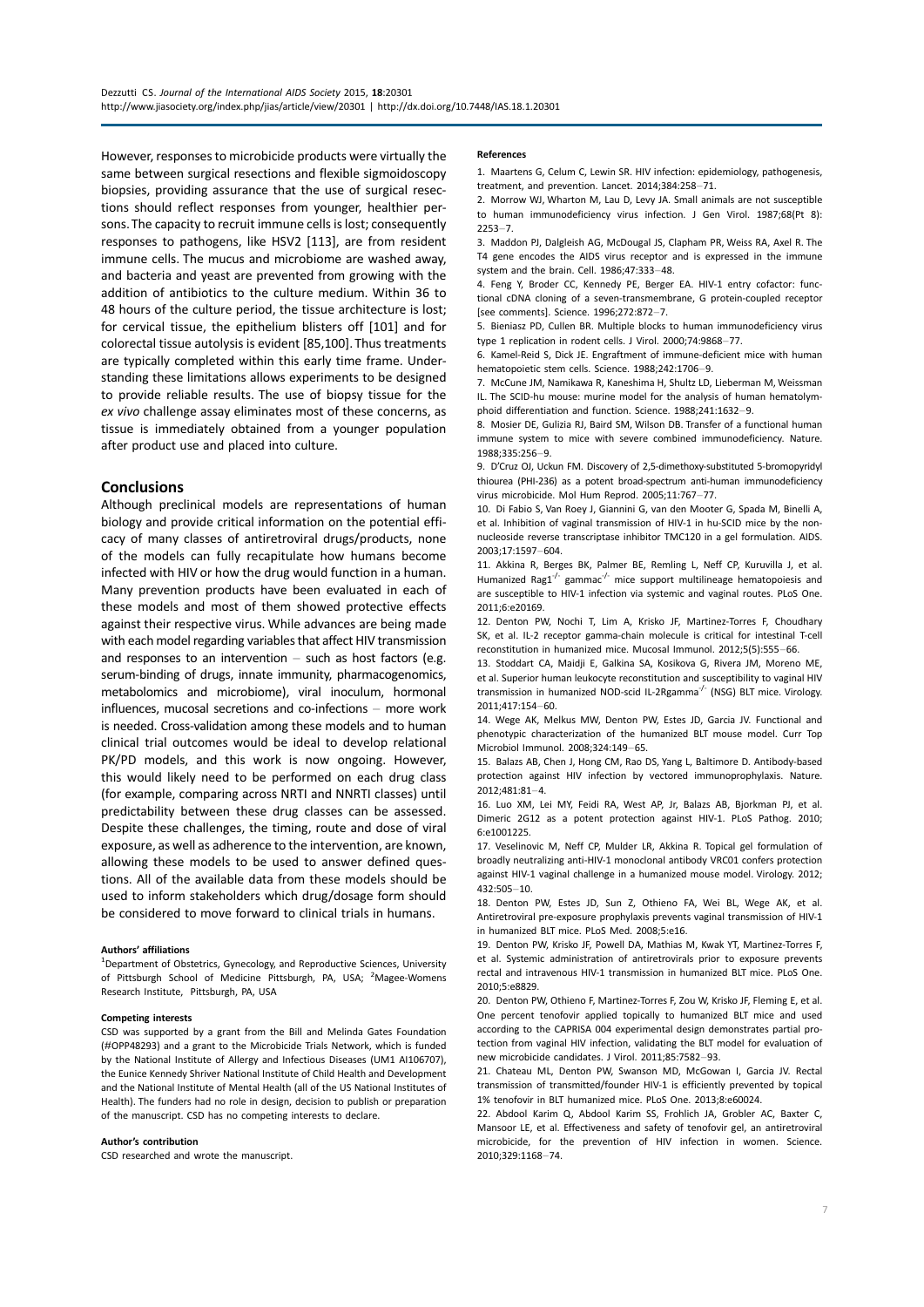23. Kim SS, Peer D, Kumar P, Subramanya S, Wu H, Asthana D, et al. RNAi-mediated CCR5 silencing by LFA-1-targeted nanoparticles prevents HIV [infection in BLT mice. Mol Ther. 2010;18:370](http://www.jiasociety.org/index.php/jias/article/view/20301)-6.

24. Wheeler LA, Vrbanac V, Trifonova R, Brehm MA, Gilboa-Geffen A, Tanno S, et al. Durable knockdown and protection from HIV transmission in humanized mice treated with gel-formulated CD4 aptamer-siRNA chimeras. Mol Ther. 2013;21:1378-89.

25. Veselinovic M, Yang KH, LeCureux J, Sykes C, Remling-Mulder L, Kashuba AD, et al. HIV pre-exposure prophylaxis: mucosal tissue drug distribution of RT inhibitor Tenofovir and entry inhibitor Maraviroc in a humanized mouse model. Virology. 2014;464-5:253-63.

26. Dumond JB, Patterson KB, Pecha AL, Werner RE, Andrews E, Damle B, et al. Maraviroc concentrates in the cervicovaginal fluid and vaginal tissue of HIVnegative women. J Acquir Immune Defic Syndr. 2009;51:546-53.

27. Hendrix CW, Chen BA, Guddera V, Hoesley C, Justman J, Nakabiito C, et al. MTN-001: randomized pharmacokinetic cross-over study comparing tenofovir vaginal gel and oral tablets in vaginal tissue and other compartments. PLoS One. 2013;8:e55013.

28. Gupta RM, Musunuru K. Expanding the genetic editing tool kit: ZFNs, TALENs, and CRISPR-Cas9. J Clin Invest. 2014;124:4154-61.

29. Brehm MA, Wiles MV, Greiner DL, Shultz LD. Generation of improved humanized mouse models for human infectious diseases. J Immunol Methods. 2014;410:3-17.

30. Hintze KJ, Cox JE, Rompato G, Benninghoff AD, Ward RE, Broadbent J, et al. Broad scope method for creating humanized animal models for animal health and disease research through antibiotic treatment and human fecal transfer. Gut Microbes. 2014;5:183-91.

31. van de Wijgert JH, Borgdorff H, Verhelst R, Crucitti T, Francis S, Verstraelen H, et al. The vaginal microbiota: what have we learned after a decade of molecular characterization? PLoS One. 2014;9:e105998.

32. Meysick KC, Garber GE. Interactions between Trichomonas vaginalis and vaginal flora in a mouse model. J Parasitol. 1992;78:157-60.

33. Ravel J, Gajer P, Abdo Z, Schneider GM, Koenig SS, McCulle SL, et al. Vaginal microbiome of reproductive-age women. Proc Natl Acad Sci USA. 2011;108(Suppl 1):4680-7.

34. Daniel MD, Letvin NL, King NW, Kannagi M, Sehgal PK, Hunt RD, et al. Isolation of T-cell tropic HTLV-III-like retrovirus from macaques. Science. 1985; 228:1201-4.

35. Kanki PJ, McLane MF, King NW, Jr, Letvin NL, Hunt RD, Sehgal P, et al. Serologic identification and characterization of a macaque T-lymphotropic retrovirus closely related to HTLV-III. Science. 1985;228:1199-201.

36. Haase AT. Targeting early infection to prevent HIV-1 mucosal transmission. Nature. 2010;464:217-23.

37. Kersh EN, Henning T, Vishwanathan SA, Morris M, Butler K, Adams DR, et al. SHIV susceptibility changes during the menstrual cycle of pigtail macaques. J Med Primatol. 2014;43(5):310-6.

38. Veazey RS, DeMaria M, Chalifoux LV, Shvetz DE, Pauley DR, Knight HL, et al. Gastrointestinal tract as a major site of  $CD4+T$  cell depletion and viral replication in SIV infection. Science. 1998;280:427-31.

39. Hazuda DJ, Young SD, Guare JP, Anthony NJ, Gomez RP, Wai JS, et al. Integrase inhibitors and cellular immunity suppress retroviral replication in rhesus macaques. Science. 2004;305:528-32.

40. Tsai CC, Follis KE, Sabo A, Beck TW, Grant RF, Bischofberger N, et al. Prevention of SIV infection in macaques by (R)-9-(2-phosphonylmethoxypropyl) adenine. Science. 1995;270:1197-9.

41. Witvrouw M, Pannecouque C, Switzer WM, Folks TM, De Clercq E, Heneine W. Susceptibility of HIV-2, SIV and SHIV to various anti-HIV-1 compounds: implications for treatment and postexposure prophylaxis. Antivir Ther. 2004;9:57-65.

42. Van Rompay KK, McChesney MB, Aguirre NL, Schmidt KA, Bischofberger N, Marthas ML. Two low doses of tenofovir protect newborn macaques against oral simian immunodeficiency virus infection. J Infect Dis. 2001;184:429-38. 43. Li J, Lord CI, Haseltine W, Letvin NL, Sodroski J. Infection of cynomolgus monkeys with a chimeric HIV-1/SIVmac virus that expresses the HIV-1 envelope glycoproteins. J Acquir Immune Defic Syndr. 1992;5:639-46.

44. Uberla K, Stahl-Hennig C, Bottiger D, Matz-Rensing K, Kaup FJ, Li J, et al. Animal model for the therapy of acquired immunodeficiency syndrome with reverse transcriptase inhibitors. Proc Natl Acad Sci USA. 1995;92:8210-4.

45. Garcia-Lerma JG, Heneine W. Animal models of antiretroviral prophylaxis for HIV prevention. Curr Opin HIV AIDS. 2012;7:505-13.

46. Veazey RS. Animal models for microbicide safety and efficacy testing. Curr Opin HIV AIDS. 2013;8:295-303.

47. Marx PA, Spira AI, Gettie A, Dailey PJ, Veazey RS, Lackner AA, et al. Progesterone implants enhance SIV vaginal transmission and early virus load. [Nat Med. 1996;2:1](http://dx.doi.org/10.7448/IAS.18.1.20301)084-9.

48. Otten RA, Adams DR, Kim CN, Jackson E, Pullium JK, Lee K, et al. Multiple vaginal exposures to low doses of R5 simian-human immunodeficiency virus: strategy to study HIV preclinical interventions in nonhuman primates. J Infect Dis. 2005;191:164-73.

49. Kim CN, Adams DR, Bashirian S, Butera S, Folks TM, Otten RA. Repetitive exposures with simian/human immunodeficiency viruses: strategy to study HIV pre-clinical interventions in non-human primates. J Med Primatol. 2006; 35:210-6.

50. Ma ZM, Keele BF, Qureshi H, Stone M, Desilva V, Fritts L, et al. SIVmac251 is inefficiently transmitted to rhesus macaques by penile inoculation with a single SIVenv variant found in ramp-up phase plasma. AIDS Res Hum Retroviruses. 2011;27:1259-69.

51. Qureshi H, Ma ZM, Huang Y, Hodge G, Thomas MA, DiPasquale J, et al. Low-dose penile SIVmac251 exposure of rhesus macaques infected with adenovirus type 5 (Ad5) and then immunized with a replication-defective Ad5 based SIV gag/pol/nef vaccine recapitulates the results of the phase IIb step trial of a similar HIV-1 vaccine. J Virol. 2012;86:2239-50.

52. Miller CJ, Alexander NJ, Sutjipto S, Joye SM, Hendrickx AG, Jennings M, et al. Effect of virus dose and nonoxynol-9 on the genital transmission of SIV in rhesus macaques. J Med Primatol. 1990;19:401-9.

53. Buchbinder SP, Mehrotra DV, Duerr A, Fitzgerald DW, Mogg R, Li D, et al. Efficacy assessment of a cell-mediated immunity HIV-1 vaccine (the Step Study): a double-blind, randomised, placebo-controlled, test-of-concept trial. Lancet. 2008;372:1881-93.

54. Garcia-Lerma JG, Otten RA, Qari SH, Jackson E, Cong ME, Masciotra S, et al. Prevention of rectal SHIV transmission in macaques by daily or intermittent prophylaxis with emtricitabine and tenofovir. PLoS Med. 2008;5:e28.

55. Anderson PL, Glidden DV, Bushman LR, Heneine W, Garcia-Lerma JG. Tenofovir diphosphate concentrations and prophylactic effect in a macaque model of rectal simian HIV transmission. J Antimicrob Chemother. 2014;69: 2470-6.

56. Grant RM, Anderson PL, McMahan V, Liu A, Amico KR, Mehrotra M, et al. Uptake of pre-exposure prophylaxis, sexual practices, and HIV incidence in men and transgender women who have sex with men: a cohort study. Lancet Infect Dis. 2014;14:820-9.

57. Nuttall J, Kashuba A, Wang R, White N, Allen P, Roberts J, et al. The pharmacokinetics of tenofovir following intravaginal and intrarectal administration of tenofovir gel to rhesus macaques. Antimicrob Agents Chemother. 2011;56:103-9.

58. Gorbach PM, Pines H, Javanbakht M, Weiss RE, Jeffries R, Cranston RD, et al. Order of orifices: sequence of condom use and ejaculation by orifice during anal intercourse among women: implications for HIV transmission. J Acquir Immune Defic Syndr. 2014;67:424-9.

59. Patterson KB, Prince HA, Kraft E, Jenkins AJ, Shaheen NJ, Rooney JF, et al. Penetration of tenofovir and emtricitabine in mucosal tissues: implications for prevention of HIV-1 transmission. Sci Transl Med. 2011;3:112re114.

60. Cottrell ML, Yang KH, Prince HM, Sykes C, White N, Malone S, et al. Predicting effective truvada((R)) PrEP dosing strategies with a novel PK-PD model incorporating tissue active metabolites and endogenous nucleotides (EN). AIDS Res Hum Retroviruses. 2014;30(Suppl 1):A60.

61. Massud I, Aung W, Martin A, Bachman S, Mitchell J, Aubert R, et al. Lack of prophylactic efficacy of oral maraviroc in macaques despite high drug concentrations in rectal tissues. J Virol. 2013;87:8952-61.

62. Napier C, Sale H, Mosley M, Rickett G, Dorr P, Mansfield R, et al. Molecular cloning and radioligand binding characterization of the chemokine receptor CCR5 from rhesus macaque and human. Biochem Pharmacol. 2005;71:163-72. 63. Dobard CW, Taylor A, Sharma S, Anderson PL, Bushman LR, Chuong D, et al. Protection against rectal chimeric simian/human immunodeficiency virus transmission in macaques by rectal-specific gel formulations of maraviroc and tenofovir. J Infect Dis. 2015. [Epub ahead of print].

64. Malcolm RK, Forbes CJ, Geer L, Veazey RS, Goldman L, Klasse PJ, et al. Pharmacokinetics and efficacy of a vaginally administered maraviroc gel in rhesus macaques. J Antimicrob Chemother. 2013;68:678-83.

65. Veazey RS, Ketas TJ, Dufour J, Moroney-Rasmussen T, Green LC, Klasse PJ, et al. Protection of rhesus macaques from vaginal infection by vaginally delivered maraviroc, an inhibitor of HIV-1 entry via the CCR5 co-receptor. J Infect Dis. 2010;202:739-44.

66. Hatziioannou T, Evans DT. Animal models for HIV/AIDS research. Nat Rev Microbiol. 2012;10:852-67.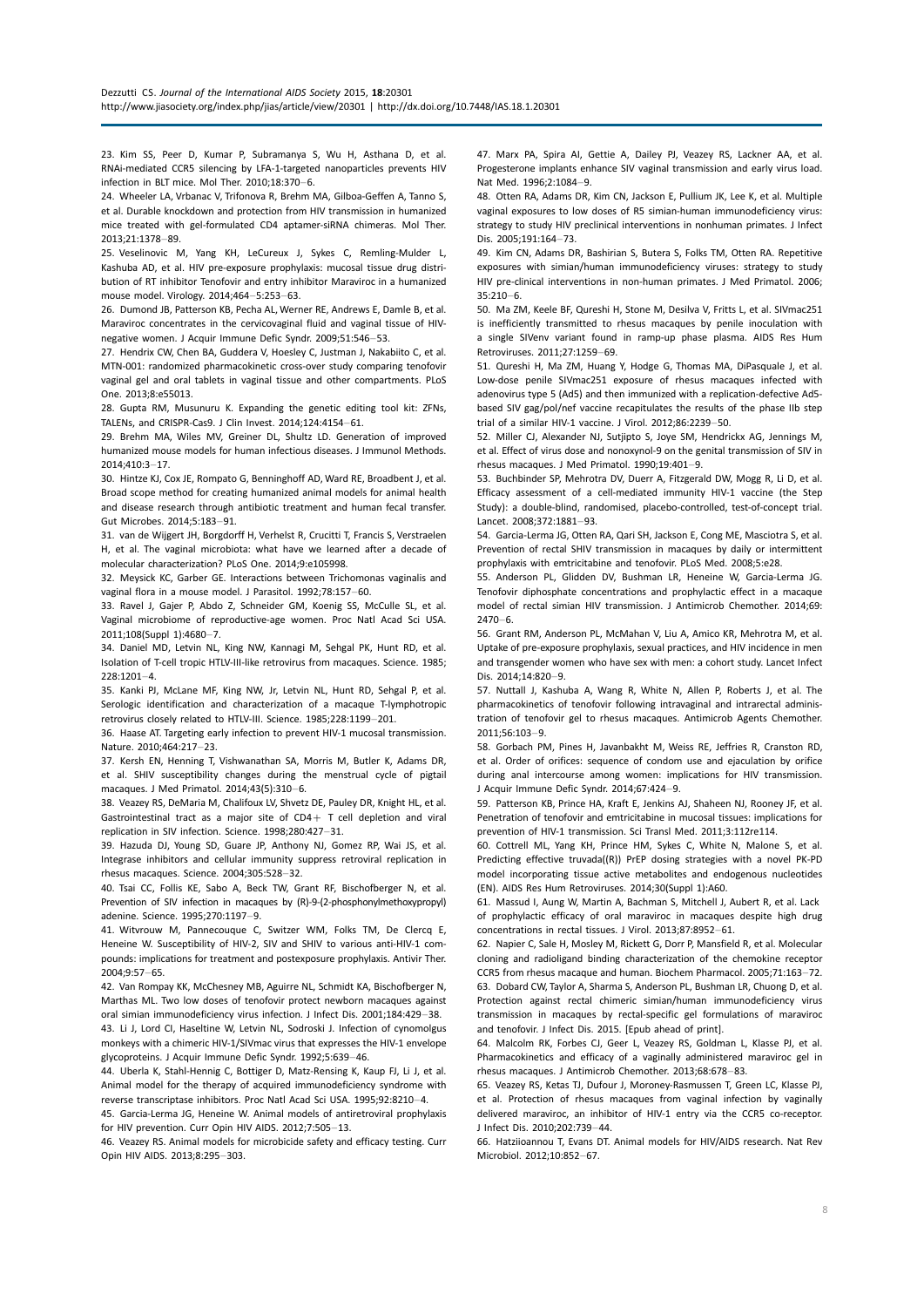67. Stremlau M, Owens CM, Perron MJ, Kiessling M, Autissier P, Sodroski J. The cytoplasmic body component TRIM5alpha restricts HIV-1 infection in Old [World monkeys. Nature. 2004;427:848](http://www.jiasociety.org/index.php/jias/article/view/20301)-53.

68. Wira CR, Fahey JV. A new strategy to understand how HIV infects women: identification of a window of vulnerability during the menstrual cycle. AIDS. 2008;22:1909-17.

69. Spear GT, Gilbert D, Sikaroodi M, Doyle L, Green L, Gillevet PM, et al. Identification of rhesus macaque genital microbiota by 16S pyrosequencing shows similarities to human bacterial vaginosis: implications for use as an animal model for HIV vaginal infection. AIDS Res Hum Retroviruses. 2010; 26:193-200.

70. Brichacek B, Lagenaur LA, Lee PP, Venzon D, Hamer DH. In vivo evaluation of safety and toxicity of a Lactobacillus jensenii producing modified cyanovirin-N in a rhesus macaque vaginal challenge model. PLoS One. 2013;8:78817.

71. Lagenaur LA, Sanders-Beer BE, Brichacek B, Pal R, Liu X, Liu Y, et al. Prevention of vaginal SHIV transmission in macaques by a live recombinant Lactobacillus. Mucosal Immunol. 2011;4:648-57.

72. Henning T, Fakile Y, Phillips C, Sweeney E, Mitchell J, Patton D, et al. Development of a pigtail macaque model of sexually transmitted infection/ HIV coinfection using Chlamydia trachomatis, Trichomonas vaginalis, and SHIV(SF162P3). J Med Primatol. 2011;40:214-23.

73. Henning TR, Butler K, Hanson D, Sturdevant G, Ellis S, Sweeney EM, et al. Increased susceptibility to vaginal simian/human immunodeficiency virus transmission in pig-tailed macaques coinfected with Chlamydia trachomatis and Trichomonas vaginalis. J Infect Dis. 2014;210(8):1239-47.

74. Henning T, Butler K, Mitchell J, Ellis S, Deyounks F, Farshy C, et al. Development of a rectal sexually transmitted infection - HIV coinfection model utilizing Chlamydia trachomatis and SHIVSF162p3. J Med Primatol. 2014; 43:135-43.

75. Munch J, Rucker E, Standker L, Adermann K, Goffinet C, Schindler M, et al. Semen-derived amyloid fibrils drastically enhance HIV infection. Cell. 2007; 131:1059-71.

76. Patel S, Hazrati E, Cheshenko N, Galen B, Yang H, Guzman E, et al. Seminal plasma reduces the effectiveness of topical polyanionic microbicides. J Infect Dis. 2007;196:1394-402.

77. Sweeney YT, Angeles RO, Cummings PK, Smith AD, Patton DL. Pigtailed macaque model refinement: topical microbicide safety in the presence of coitus. J Med Primatol. 2011;40:327-34.

78. Sharkey DJ, Macpherson AM, Tremellen KP, Robertson SA. Seminal plasma differentially regulates inflammatory cytokine gene expression in human cervical and vaginal epithelial cells. Mol Hum Reprod. 2007;13:491-501.

79. Sharkey DJ, Tremellen KP, Jasper MJ, Gemzell-Danielsson K, Robertson SA. Seminal fluid induces leukocyte recruitment and cytokine and chemokine mRNA expression in the human cervix after coitus. J Immunol. 2012;188: 2445-54.

80. Perlino C, Hilliard J, Koehler J. Fatal Cercopithecine herpesvirus 1 (B Virus) infection following a mucocutaneous exposure and interim recommendations for worker protection. In: Sonja A. Rasmussen, editor. Morbidity and mortality weekly report. Atlanta, GA: Centers for Disease Control and Prevention; 1998. p. 1073-6.

81. Cohen JI, Davenport DS, Stewart JA, Deitchman S, Hilliard JK, Chapman LE, et al. Recommendations for prevention of and therapy for exposure to B virus (cercopithecine herpesvirus 1). Clin Infect Dis. 2002;35:1191-203.

82. Collins KB, Patterson BK, Naus GJ, Landers DV, Gupta P. Development of an in vitro organ culture model to study transmission of HIV-1 in the female genital tract. Nat Med. 2000;6:475-9.

83. Greenhead P, Hayes P, Watts PS, Laing KG, Griffin GE, Shattock RJ. Parameters of human immunodeficiency virus infection of human cervical tissue and inhibition by vaginal virucides. J Virol. 2000;74:5577-86.

84. Fischetti L, Barry SM, Hope TJ, Shattock RJ. HIV-1 infection of human penile explant tissue and protection by candidate microbicides. AIDS. 2009;23: 319-28.

85. Fletcher PS, Elliott J, Grivel JC, Margolis L, Anton P, McGowan I, et al. Ex vivo culture of human colorectal tissue for the evaluation of candidate microbicides. AIDS. 2006;20:1237-45.

86. Buffa V, Stieh D, Mamhood N, Hu Q, Fletcher P, Shattock RJ. Cyanovirin-N potently inhibits human immunodeficiency virus type 1 infection in cellular and cervical explant models. J Gen Virol. 2009;90:234-43.

87. Fletcher P, Harman S, Azijn H, Armanasco N, Manlow P, Perumal D, et al. Inhibition of human immunodeficiency virus type 1 infection by the candidate microbicide dapivirine, a nonnucleoside reverse transcriptase inhibitor. Antimicrob Agents Chemother. 2009;53:487-95.

88. Fletcher P, Kiselyeva Y, Wallace G, Romano J, Griffin G, Margolis L, et al. The nonnucleoside reverse transcriptase inhibitor UC-781 inhibits human [immunodeficiency](http://dx.doi.org/10.7448/IAS.18.1.20301) virus type 1 infection of human cervical tissue and dissemination by migratory cells. J Virol. 2005;79:11179-86.

89. Fletcher PS, Wallace GS, Mesquita PM, Shattock RJ. Candidate polyanion microbicides inhibit HIV-1 infection and dissemination pathways in human cervical explants. Retrovirology. 2006;3:46.

90. Harman S, Herrera C, Armanasco N, Nuttall J, Shattock RJ. Preclinical evaluation of the HIV-1 fusion inhibitor L'644 as a potential candidate microbicide. Antimicrob Agents Chemother. 2012;56:2347-56.

91. Herrera C, Cranage M, McGowan I, Anton P, Shattock RJ. Reverse transcriptase inhibitors as potential colorectal microbicides. Antimicrob Agents Chemother. 2009;53:1797-807.

92. Herrera C, Cranage M, McGowan I, Anton P, Shattock RJ. Colorectal microbicide design: triple combinations of reverse transcriptase inhibitors are optimal against HIV-1 in tissue explants. AIDS. 2011;25:1971-9.

93. Lu H, Zhao Q, Wallace G, Liu S, He Y, Shattock R, et al. Cellulose acetate 1,2-benzenedicarboxylate inhibits infection by cell-free and cell-associated primary HIV-1 isolates. AIDS Res Hum Retroviruses. 2006;22:411-8.

94. O'Keefe BR, Vojdani F, Buffa V, Shattock RJ, Montefiori DC, Bakke J, et al. Scaleable manufacture of HIV-1 entry inhibitor griffithsin and validation of its safety and efficacy as a topical microbicide component. Proc Natl Acad Sci USA. 2009;106:6099-104.

95. Kawamura T, Cohen SS, Borris DL, Aquilino EA, Glushakova S, Margolis LB, et al. Candidate microbicides block HIV-1 infection of human immature Langerhans cells within epithelial tissue explants. J Exp Med. 2000;192: 1491-500.

96. Mesquita PM, Wilson SS, Manlow P, Fischetti L, Keller MJ, Herold BC, et al. Candidate microbicide PPCM blocks human immunodeficiency virus type 1 infection in cell and tissue cultures and prevents genital herpes in a murine model. J Virol. 2008;82:6576-84.

97. Stefanidou M, Herrera C, Armanasco N, Shattock RJ. Saquinavir inhibits early events associated with establishment of HIV-1 infection: potential role for protease inhibitors in prevention. Antimicrob Agents Chemother. 2012;56: 4381-90.

98. Andrei G, Lisco A, Vanpouille C, Introini A, Balestra E, van den Oord J, et al. Topical tenofovir, a microbicide effective against HIV, inhibits herpes simplex virus-2 replication. Cell Host Microbe. 2011;10:379-89.

99. Vanpouille C, Lisco A, Derudas M, Saba E, Grivel JC, Brichacek B, et al. A new class of dual-targeted antivirals: monophosphorylated acyclovir prodrug derivatives suppress both human immunodeficiency virus type 1 and herpes simplex virus type 2. J Infect Dis. 2010;201:635-43.

100. Abner SR, Guenthner PC, Guarner J, Hancock KA, Cummins JE, Jr, Fink A, et al. A human colorectal explant culture to evaluate topical microbicides for the prevention of HIV infection. J Infect Dis. 2005;192: 1545-56.

101. Cummins JE, Jr, Guarner J, Flowers L, Guenthner PC, Bartlett J, Morken T, et al. Preclinical testing of candidate topical microbicides for anti-human immunodeficiency virus type 1 activity and tissue toxicity in a human cervical explant culture. Antimicrob Agents Chemother. 2007;51:1770-9.

102. Cost M, Dezzutti CS, Clark MR, Friend DR, Akil A, Rohan LC. Characterization of UC781-tenofovir combination gel products for HIV-1 infection prevention in an ex vivo ectocervical model. Antimicrob Agents Chemother. 2012; 56:3058-66.

103. Dezzutti CS, Rohan LC, Wang L, Uranker K, Shetler C, Cost M, et al. Reformulated tenofovir gel for use as a dual compartment microbicide. J Antimicrob Chemother. 2012;67:2139-42.

104. Dezzutti CS, Russo J, Wang L, Abebe KZ, Li J, Friend DR, et al. Development of HIV-1 rectal-specific microbicides and colonic tissue evaluation. PLoS One. 2014;9:e102585.

105. Dezzutti CS, Shetler C, Mahalingam A, Ugaonkar SR, Gwozdz G, Buckheit KW, et al. Safety and efficacy of tenofovir/IQP-0528 combination gels - a dual compartment microbicide for HIV-1 prevention. Antiviral Res. 2012; 96(2):221-5.

106. Mahalingam A, Simmons AP, Ugaonkar SR, Watson KM, Dezzutti CS, Rohan LC, et al. Vaginal microbicide gel for delivery of IQP-0528, a pyrimidinedione analog with a dual mechanism of action against HIV-1. Antimicrob Agents Chemother. 2011;55:1650-60.

107. Rohan LC, Moncla BJ, Kunjara Na Ayudhya RP, Cost M, Huang Y, Gai F, et al. In vitro and ex vivo testing of tenofovir shows it is effective as an HIV-1 microbicide. PLoS One. 2010;5:e9310.